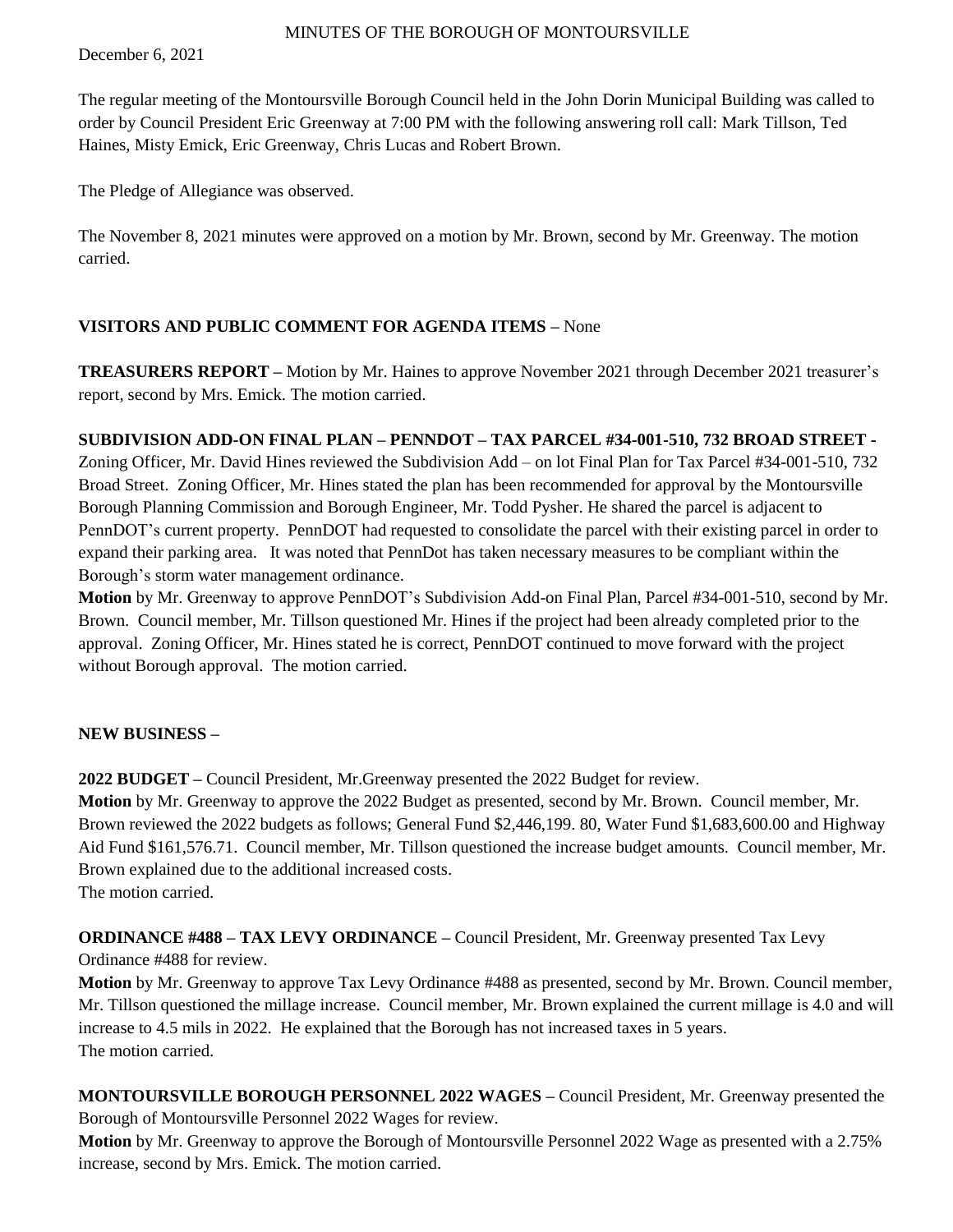Page 2 December 6, 2021

**2022 MEETING SCHEDULE NOTICE –** Council President, Mr. Greenway presented the 2022 meeting schedule notice for review.

**Motion** by Mr. Greenway to approve the 2022 Meeting Schedule Notice as presented, second by Mrs. Emick. The motion carried.

# **RESOLUTION 2021-02 – AUTHORIZING THE BOROUGH SECREARY TO DISPOSE OF CERTAIN PUBLIC RECORDS IN ACCORDANCE WITH SCHEDULES APPROVED BY THE LOCAL**

**GOVERNMENT RECORDS COMMITTEE –** Council President, Mr. Greenway presented Resolution 2021-02 for review.

**Motion** by Mr. Greenway to approve Resolution 2021-02 authorizing the Borough Secretary to dispose of certain public records in accordance with schedules approved by the Local Government Records Committee, second by Mr. Lucas. The motion carried.

**CDBG FFY 2017 & FFY 2020 BUDGET REVISION –** Council President, Mr. Greenway presented budget revisions for CDBG FFY 2017 and FFY 2020 Budget for review. Ms. Kristin McLaughlin/SEDA-COG reviewed and explained her following recommendations to re-budget \$16,367.40 from FFY 2017 Homeowner sidewalk reconstruction project into the John Dorin Municipal Building Removal of Architectural Barriers project and re-budget \$10,000.00 from the FFY 2020 Curb Cut Phase IV into the Homeowner sidewalk reconstruction project. **Motion** by Mr. Lucas approving the CDBG FFY 2017 and FFY 2020 Budget revision as presented, second by Mr. Greenway. The motion carried.

# **2022 JOHN DORIN MUNICIPAL BUILDING REMOVAL OF ARCHITECTURAL BARRIERS PROJECT – CONDITIONALLY AWARD PENDING SEDA-COG REVIEW – YODER BUILDERS, INC. –** Council President, Mr. Greenway presented a bid submitted by Yoder Builders, Inc. in the amount of \$59,953.00 for the 2022 John Dorin Municipal Building Removal of Architectural Barriers Project for review. **Motion** by Mr. Greenway to conditionally approve and award pending SEDA-COG review the 2022 John Dorin

Municipal Building Removal of Architectural Barriers Project to Yoder Builder's Inc. in the amount of \$59,593,00 seconded by Mr. Haines. The motion carried.

# **AMENDMENT TO AGREEMENT FOR DESIGN SERVICES FOR THE JOHN DORIN MUNICIPAL BUILDING REMOVAL OF ARCHITECTRUAL BARRIERS & ADDITIONAL SERVICE FEES PENDING SOLICITOR'S FINAL REVIEW – HILLER ARCHITECTURAL GROUP, LTD. –** Council President Mr. Greenway presented an amendment to the Agreement for Design Services for the John Dorin Municipal Building Removal of Architectural Barriers including additional Service Fees pending the Solicitor's final review. **Motion** by Mr. Greenway to approve the an amendment to the Agreement for Design Services for the John Dorin Municipal Building Removal of Architectural Barriers at the John Dorian Municipal Building including service fees in the amount of \$4,033.00, second by Mr. Haines. The motion carried.

**CHANGE ORDER #2 – 2021 STREET IMPROVEMENT PROJECT –** Council President, Mr. Greenway presented Change Order #2 – 2021 Street Improvement Project for review. It was noted the change order is for adjusting compensation amounts and time extension.

**Motion** by Mr. Greenway to approve Change Order #2 for the 2021 Street Improvement Project to Glen O. Hawbaker, Inc.as presented, seconded by Mr. Brown. The motion carried.

# **PAYMENT APPLICATION #2 – 2021 STREET IMPROVEMENT PROJECT – GLENN O HAWBAKER,**

**INC. –** Council President, Mr. Greenway presented Payment Application #2 related to the 2021 Street Improvement Project.

**Motion** by Mr. Greenway to approve Payment Application #2 2021 Street Improvement Project to Glenn O. Hawbaker, Inc. in the amount of \$24,899.95, second by Mrs. Emick. The motion carried.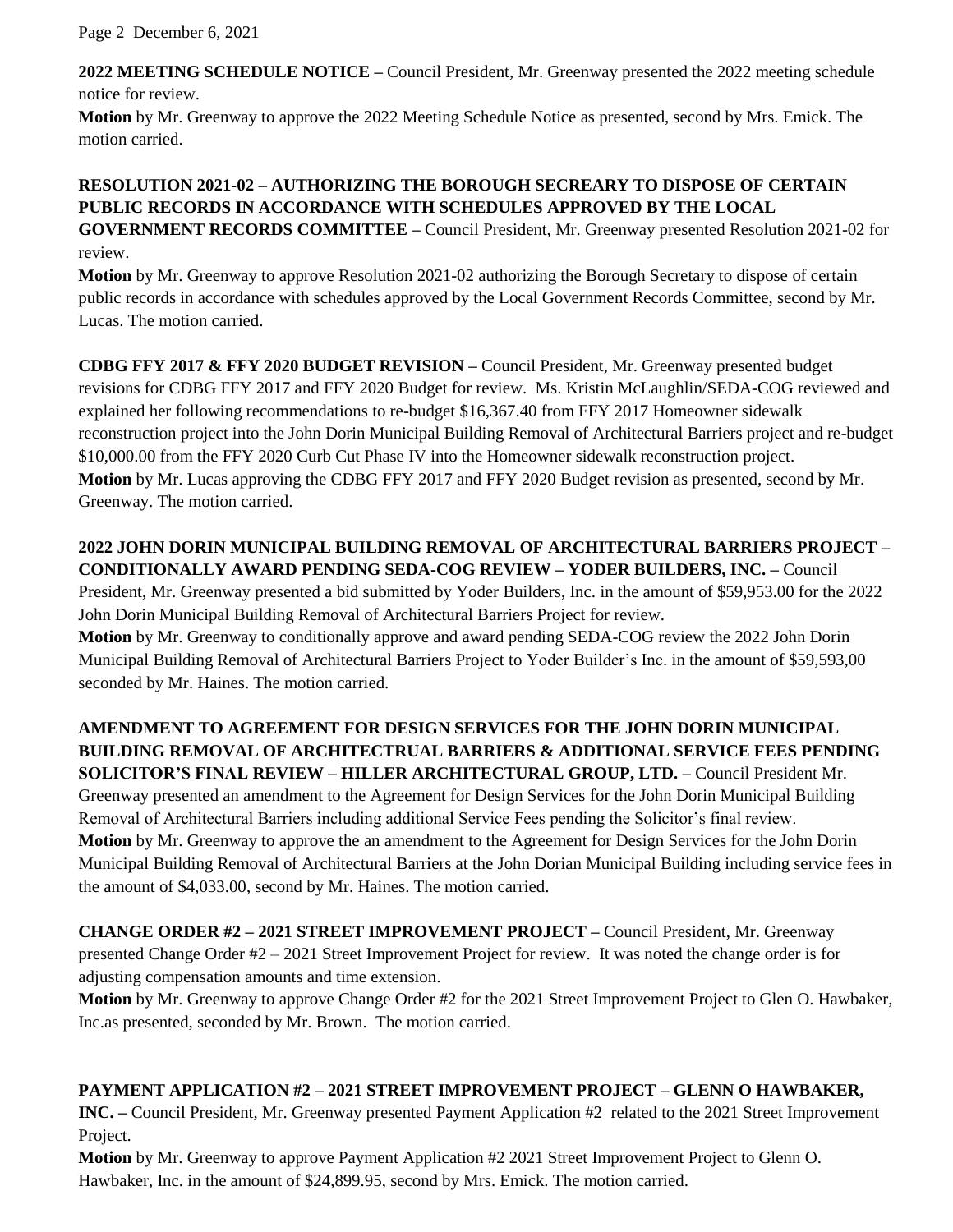Page 3 December 6, 2021

## **RESOLUTION 2021-03 – DELEGATE THE POWER & AUTHORITY TO COLLECT COUNTY & BOROUGH TAXES and REAL ESTATE TAX COLLECTION RENEWAL AGREEMENT with LYCOMING**

**COUNTY –** Council President, Mr. Greenway presented Resolution 2021-3, delegating the Power & Authority to Collect County & Borough Taxes and Real Estate Tax Collection Renewal Agreement with Lycoming County for review.

**Motion** by Mr. Brown to approve Resolution 2021-03 delegating the Power & Authority to Collect County & Borough Taxes and Real Estate Tax Collection Renewal Agreement with Lycoming County, second by Mr. Greenway. The motion carried.

#### **BOROUGH OF MONTOURSVILLE POLICE DEPARTMENT COLLECTIVE BARGAINING**

**AGREEMENT 2022 – 2026 -** Council President, Mr. Greenway presented the Borough of Montoursville Police Department Collective Bargaining Agreement 2022 - 2026 for review.

**Motion** by Mrs. Emick to approve the Borough of Montoursville Police Department Collective Bargaining Agreement 2022 – 2026 as presented, second by Mr. Haines. The motion carried.

## **RESOLUTION 2021-04 – ELIMINATING POLICE PAYMENTS INTO THE POLICE PENSION FUND FOR**

**2022 -** Council President, Mr. Greenway presented Resolution 2021-04 eliminating police payments into the police pension fund for review.

**Motion** by Mr. Greenway to approve Resolution 2021-04 Eliminating Police Payments into the Police Pension Fund for 2022 as presented, second by Mr. Lucas. The motion carried.

**PLANNING & ZONING –** November Planning Commission Minutes Central Keystone COG Reports November 2021

**RECREATION –** Council Vice President, Mr. Lucas explained the Annual Tree Lighting ceremony took place this past weekend. He reported with the help of Council member, Mrs. Emick it received a lot of positive feedback regarding the event. He shared and thanked all sponsors who helped to make it a success. A list of sponsors were advertised on the flyer and on Facebook. He gave an update regarding the Park Committee who continue to make progress with their improvement of playground equipment along with other improvements which includes resurfacing the basketball and tennis courts. He explained much work has been put into the playground design and the capital campaign work that will help assist in costs with obtaining a new playground. Council Vice President, Mr. Lucas shared Council member, Mrs. Emick has been heavily involved in capturing pledges from local sponsors. Council member, Mrs. Emick reported the campaign efforts will resume after the first of the year noting the Kiwanis and other members of the community have already pledged. Once the site plans are complete the project should begin to move forward. Council Vice President, Mr. Lucas shared upcoming steps will include grant applications; anticipating the application of four possible grants to help defray the costs.

**STREETS/WATER** – Street and Water Project Coordinator, Mr. Cliff Hoffman gave a reminder that the brush recycling facility is closed for the season effective today, December 6, 2021.

**MAYOR –** Mayor Bagwell noted how nice it is to see the Scouts in attendance at tonight's meeting. He shared a group of people added ecofriendly solar lights to the Evergreen tree to be dedicated to wild life. He explained the Montoursville Police Department is once again hosting the annual Christmas lights contest with a fundraiser to help benefit the SPCA.

**POLICE CHIEF** – Chief Gyurina reviewed the November 2021 police report. He also shared this year the police department has through various agencies has tags hanging on the Christmas tree located in the lobby to help provide gifts to families in need this Christmas Season. Kathy Sampsell, Police Secretary, has done an amazing job with organizing and overseeing this gift giving event. She has been making sure the tree has been filled with tags on the tree for the many families. She had requested gifts be turned in unwrapped to assist with organization of ensuring gifts will be distributed the families correctly. Kathy, along with volunteers who have offered to help as well as the police